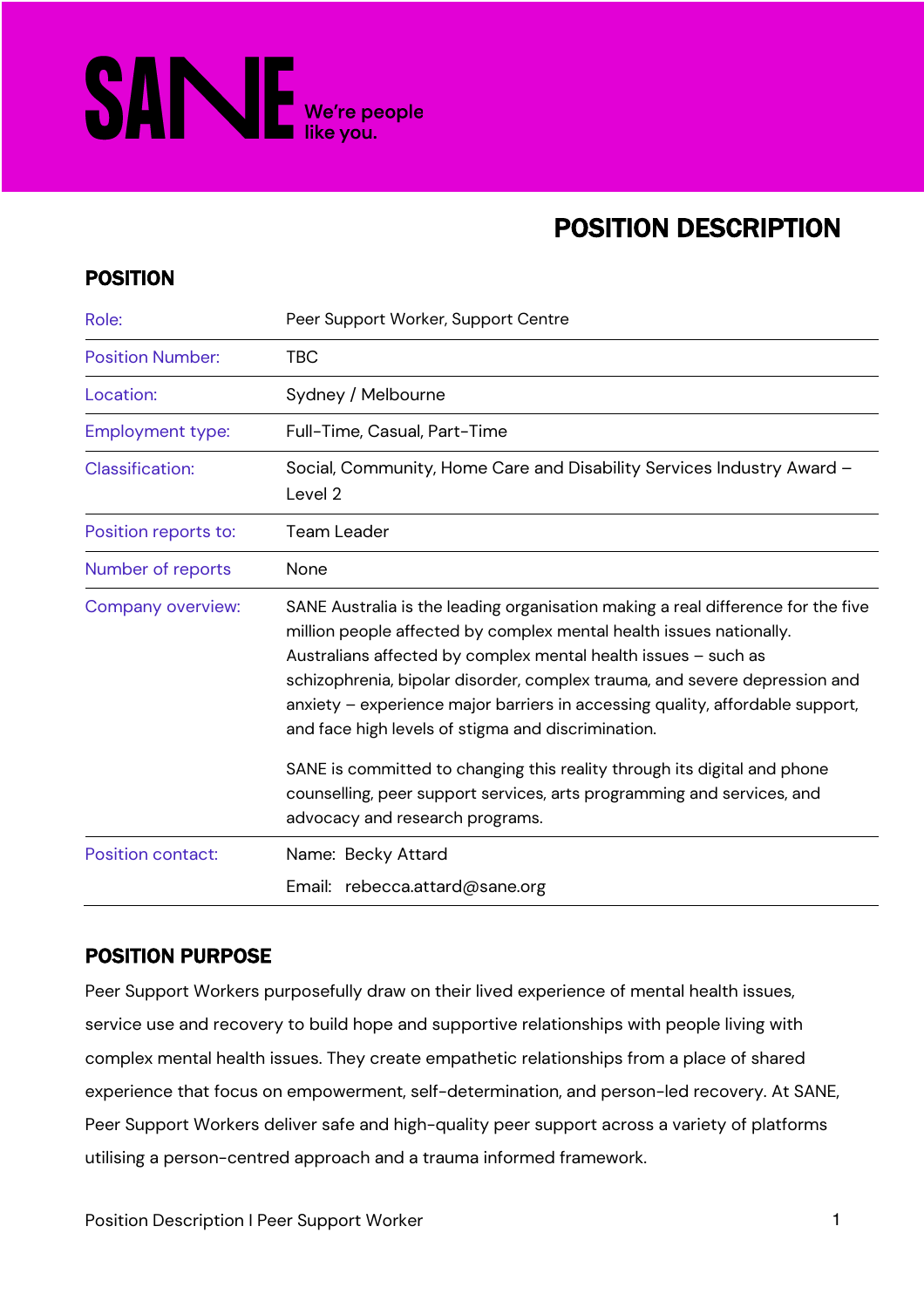# **SANE** We're people

# KEY FUNCTIONS

#### **Key Accountabilities**

#### **Delivery of Peer Support**

- $\circ$  Deliver 1:1 peer support across the SANE program including but not limited to triage, welcome calls, care planning sessions, multi-session peer support and drop-in 1:1 peer support
- o Purposefully share parts of your mental health and recovery journey to support service users including to build hope, promote empowerment, share information and resources, and support agency and autonomy
- o Build supportive and empathetic relationships with people living with complex mental health concerns by safely, intentionally, and appropriately applying your own personal lived experience of mental health concerns, service use and recovery
- o Role model peer support values and principles within the recovery services team and with service users to develop and support peer-to-peer support between members
- o Apply principles of recovery-oriented practice, person centred care and trauma informed practice
- o Assess, manage, and escalate risk according to SANE Australia's processes and procedures, including SANE's Duty of Care, escalation procedures, Community Guidelines and service boundaries
- o Work in regular collaboration with the Team Leader to provide best quality standards and service to all service users and stakeholders
- o Deliver trauma informed peer support through a person-centred approach via the preferred channel of the participant in accordance with their care plan
- o Undertake data entry and other CRM and duties as required
- $\circ$  Comfortable with conducting intake and triage assessments for individuals with complex mental health needs and CALD communities
- o Consistently display and promote high level commitment, integrity, and diligence in all aspects of work and decision-making in line with Peer Work values and best practice
- o Support service users to develop individual recovery plans using the CHIME Recovery Model, support plans and person-led care plans which incorporate their selfidentified recovery goals, individualised needs, aspirations, and strengths
- $\circ$  Document accurate and thorough case notes & incident reports around encounters with service users
- o Apply effective written and verbal communications skills to deliver peer support online across SANE Service Delivery Programs
- $\circ$  Maintain accurate and timely records of contacts and other activities utilising Salesforce, Microsoft Office, The SANE Forums and SharePoint
- o Uphold ethical guidelines and professional standards including self-care responsibilities, professional boundaries, and service boundaries in collaboration with your manager
- o Provide peer support across a range of digital health platforms and programs as needed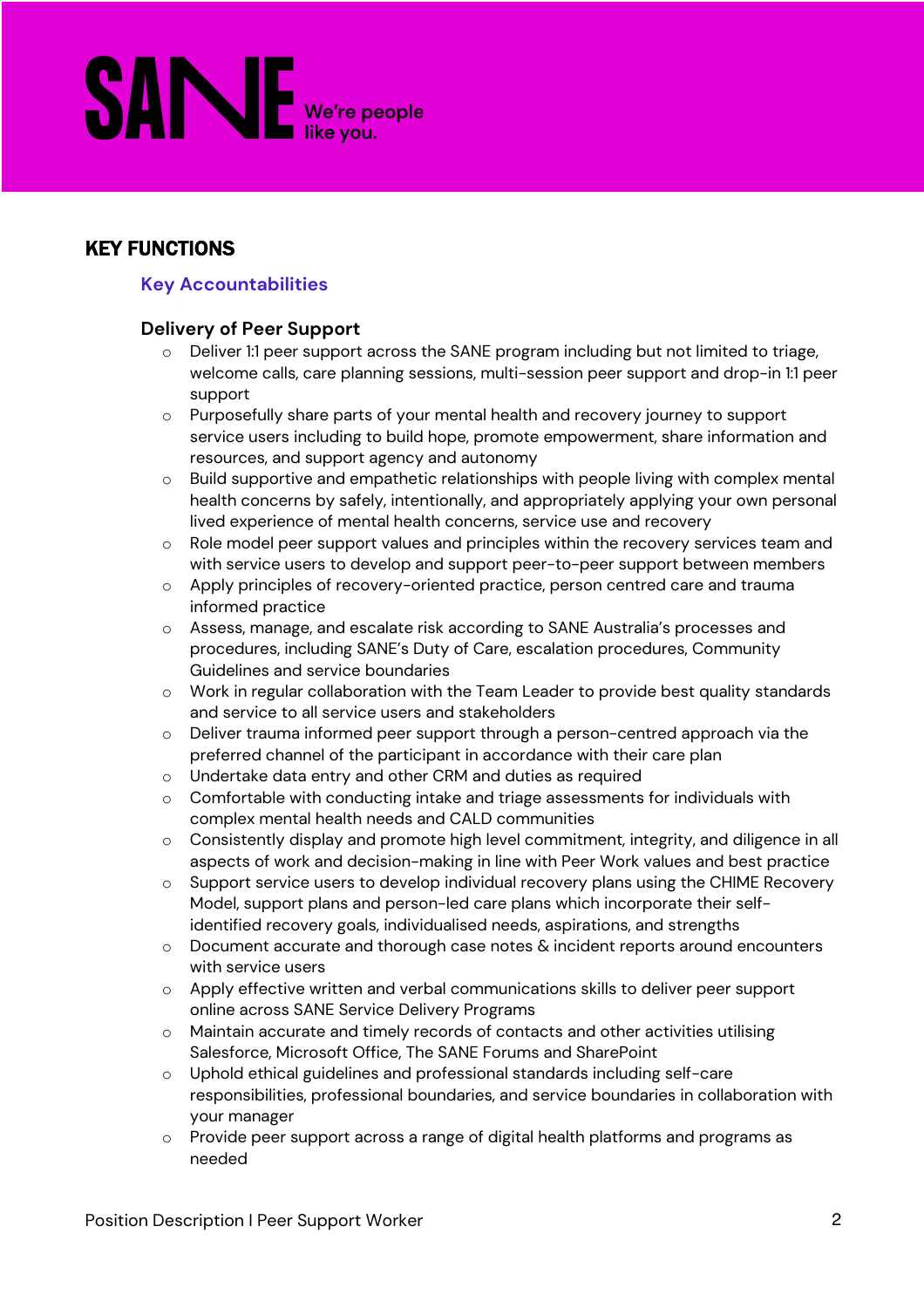

#### **Working Within a Team**

- o Work collaboratively across the multi-disciplinary Services team to deliver high quality, safe and recovery oriented mental health services
- o Work within SANE's Duty of Care and service boundaries
- o Contribute to reflective practice, supervision, and other development opportunities within the team
- o Seek support and supervision to develop practice when there are challenges or complex situations arise in the workplace and uses initiative and problem-solving skills
- o Work collaboratively to improve service delivery, by contributing to discussions that promote and empower lived experience voices and perspectives, needs of service users and build capacity of the service to provide recovery oriented and self-led recovery
- o Work collaboratively with other staff to improve understanding of personal recovery and build capacity to provide recovery-oriented mental health services
- o Proactively represent the Lived Experience Workforce by maintaining professionalism in line with SANE's Code of Conduct
- o Support the Service Team's delivery of SANE's goals, KPIs, mission and strategy
- o Take an active role in your professional development
- $\circ$  Effective written and oral communication with all service users, staff members, volunteers, and stakeholder
- o Reflect and utilise feedback/discussions to apply self-reflection skills whilst supporting participants to ensure best practice
- o Actively contribute to all team and individual meetings across the organisation, utilising lived experience perspectives when appropriate to support decision making, day to day operations and your work plan

#### **Quality and Safety**

- o Create, maintain, and consistently foster a safe and mentally healthy workplace at all times
- o Maintain compliance in relation to information security standards and relevant compliance frameworks

#### **People and Culture**

- o Embrace the SANE Australia values and behaviours in everything you do
- o Maintain respectful relationships and communications with all SANE team members, partners, and supporters
- o Value the strengths of team members, partners, and supporters, and contributing to an environment where all strengths are valued
- o Adhere to SANE's policies and procedures
- o Uphold principles of privacy and confidentiality in line with SANE's policies to ensure people accessing services and others are treated fairly and with mutual respect and understanding